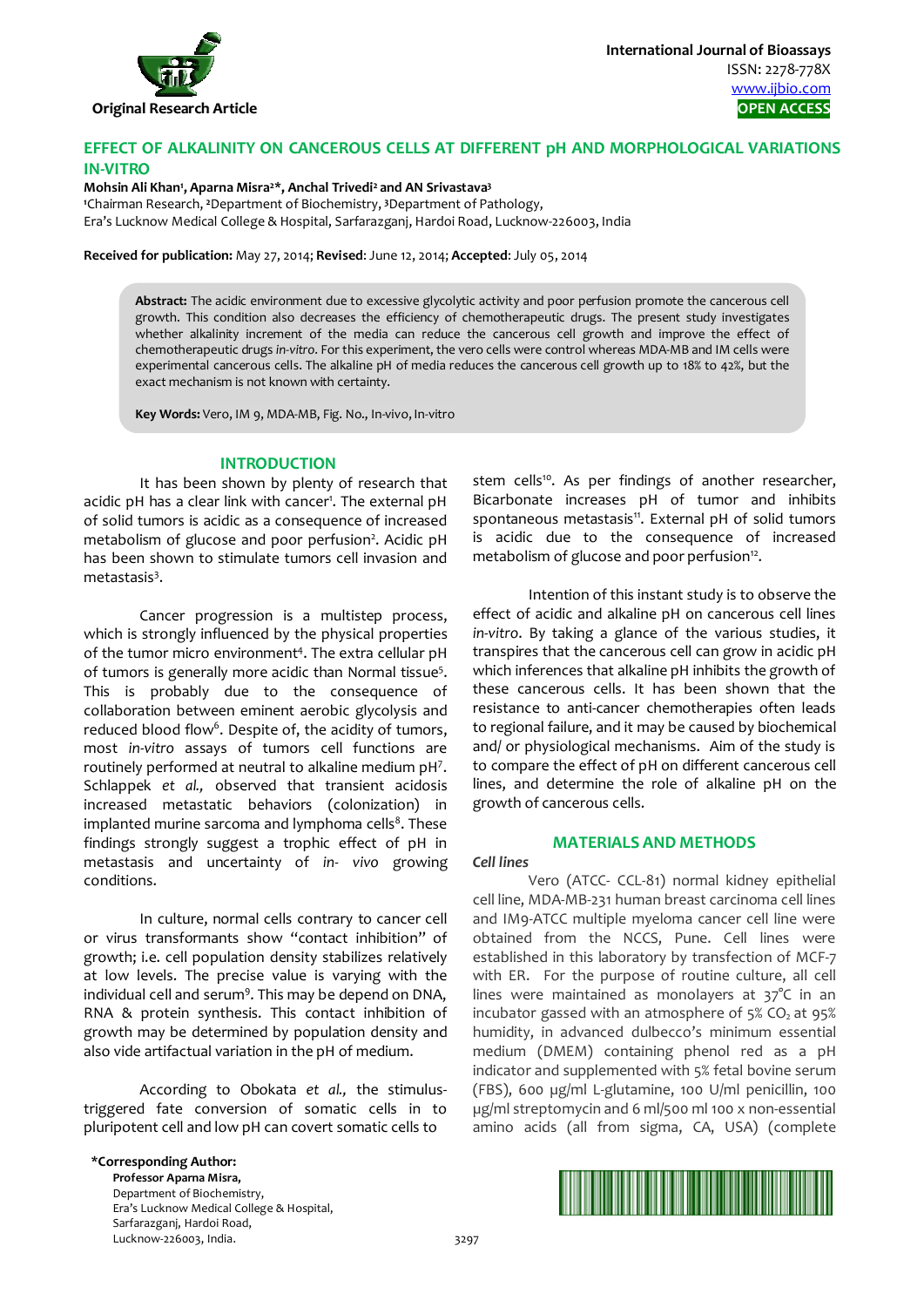medium). This medium requires an atmosphere of 5%  $CO<sub>2</sub>$  to produce HCO<sub>3</sub> buffering capacity to maintain pH at 7.4 for normal cell growth.

# *Microscopic analysis of morphological changes in response to pH*

For each cell line, approximately 10<sup>5</sup> cells were seeded into culture flasks containing medium of different pH i.e. pH 6.2, 6.5, 6.8(acidic PH), 7.1, 7.4, 7.7, 8.0, 8.3 and 8.6 (Alkaline pH) and allowed to settle at 37°C for 24 h. Culture flask of pH 7.4 has been taken as control flask. The maximum growth of the cell was found at 48hours of incubation. Flasks were then removed from the incubator (i.e. from the 5%  $CO<sub>2</sub>$  atmosphere needed to maintain the buffering capacity of the DMEM) and exposed to the normal atmospheric environment atmosphere to change. Resultant changes in cell size and shape (termed contractolation thereafter) in each photographed field were quantified using Adobe Photoshop CS4 Measuring Tool in terms of the field area occupied by cells.

# *Live cell microscopy*

The general growth characteristics of cells were continuously monitored by time-lapse photography using a live cell imager (Cell Observer HS, Zeiss, Germany). Cell monolayer grown overnight in an atmosphere of  $5\%$  CO<sub>2</sub> inside a 25 cm<sup>2</sup> tissue culture flask containing 4 ml DMEM were placed inside the imaging chamber which was also maintained at 37°C with  $5\%$  CO<sub>2</sub> atmosphere. Flasks were positioned to enable photography of cell islands composed of 3-4 cells with images being recorded at 20X magnification every 5 min over a 72 h period. The AxioVision software (Zeiss) was used to combine all the pictures to generate a video of 14 h which was then speeded up to a few minutes using Windows Movie Maker software (Microsoft). For pH induced effects, cells were observed for shorter periods in Petri dishes left under normal atmospheric conditions or, for recovery, back in the  $5\%$  CO<sub>2</sub> atmosphere.

## **RESULTS**

Initially, the cells having the divergence of 0.3 in pH of acidic and alkaline medium were cultured normally. The pH 7.4 is the optimum normal pH was the control for experiment. Fig.1A shows photograph of vero cells snatched immediately after removing the flask from incubator when the cell medium was at pH7.4, after 48hrs. of incubation. The cells were healthy in shape and good confluency. Fig.1B is at 7.7, the status of cells were almost same but density was a little less. (Fig.1B). At pH 8.0, cells start shrinking with lesser confluency (Fig.1C) whereas at pH 8.3, cells became rounded and they start detaching from the flasks (Fig. 1D).



**Figure 1C:** Vero Cells at pH 8.1 **Figure 1D:** Vero cells at pH 8.4



 **Figure 1E:** Vero cells at pH 8.1

When we move towards acidic pH (7.1) cell shape and size are same as 7.4 (Fig. 2A). Further increase of pH towards acidity shows drastic change in morphology at pH 6.8, cells start rounded and detached from the surface (Fig.2B). At pH 6.5 cells became fully rounded and detached from the surface of flask (Fig. 2C).



**Figure 2A:** Vero cells at pH 7.1 **Figure 2B:** Vero cells at pH 6.8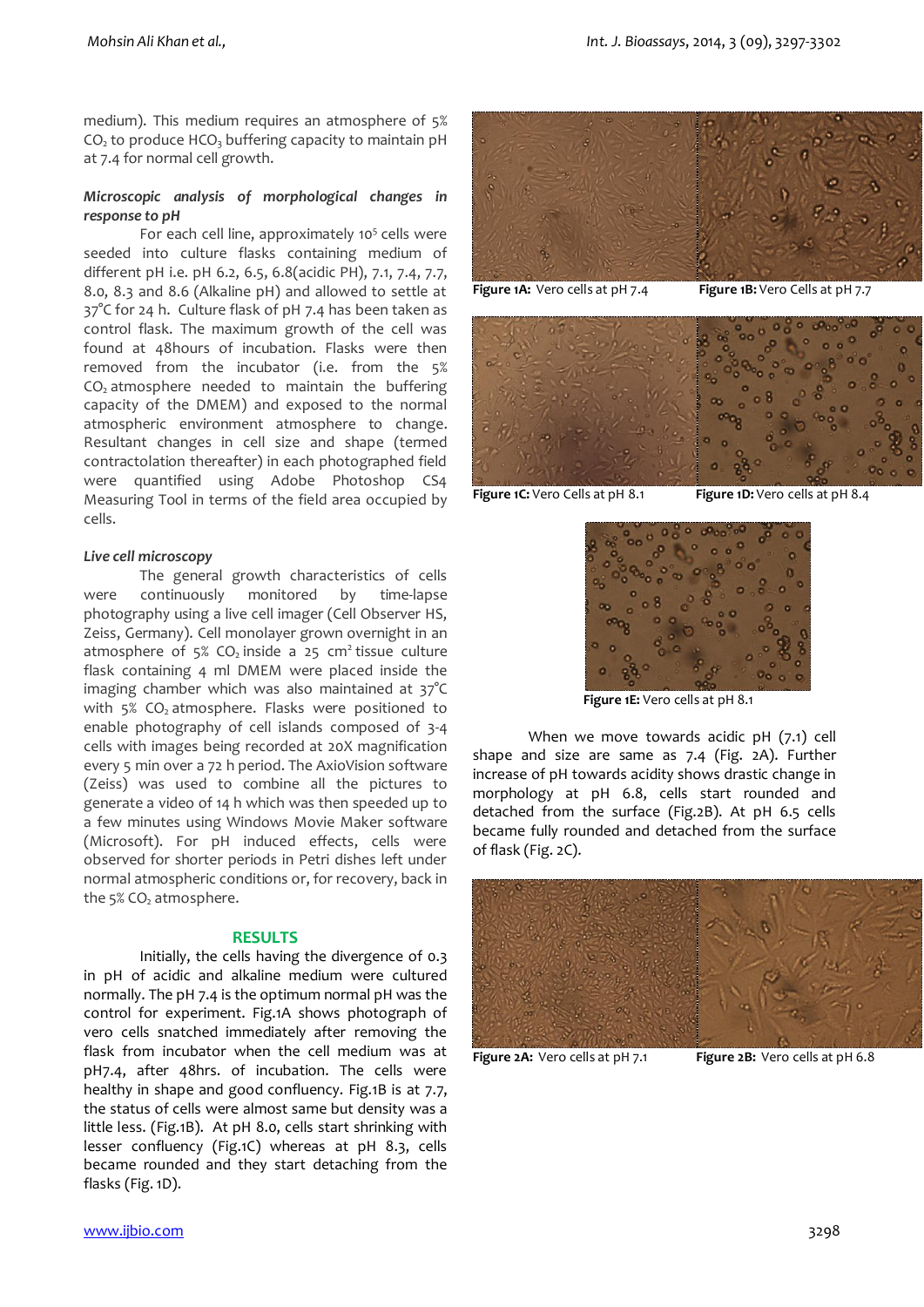

**Figure 2C:** Vero cells at pH 6.5 **Figure 2D:** Vero cells at pH 6.2

In Fig.3A MDA MB-231 breast cancer cell appear phenotypically as spindle shaped cells at pH 7.4 after 48 hours of culture and full confluence of cells are seen. At pH 7.7, (Fig. 3B), the cell shape are maintained whereas Numbers of viable cells decreased. At pH 8.0 (Fig. 3C) and at pH 8.3 cell shape and viability both are deteriorated. (Fig.3D). At pH 8.7, numbers of viable cells decreased about 40%.



**Figure 3A:** MDA-MB cells at pH 7.4 **Figure 3B:** MDA-MB cells at pH 7.8



**Figure 3C:** MDA-MB cells at pH 8.0 **Figure 3D:** MDA-MB cells at pH 8.3



 **Figure 3E:** MDA-MB cells at pH 8.6

At acidic pH, growth of MDA cells are increased. As the pH of medium decreased, the growth of cells increased. Spindle shape cells are found with full confluency. (Fig. 4A-4C). At pH 6.2, few cells start to contralocate. (Fig. 4D.)



**Figure 4A:** MDA-MB cells at pH 7.1 **Figure 4B:** MDA-MB cells at pH 6.8



**Figure 4C:** MDA-MB cells at pH 6.5 **Figure 4D:** MDA-MB cells at pH 6.2

Fig.5A are IM 9 cells which are multiple myeloma cells and they make suspension in medium. At pH 7.4 cells are rounded and shiny under the microscope. As the pH goes towards alkalinity, cell shape and size alters with the decreased viability of cells.



**Figure 5A:** IM9 cells at pH 7.4 **Figure 5B:** IM9 cells at pH 7.7



**Figure 5C:** IM9 cells at pH 8.0 **Figure 5D:** IM9 cells at pH 8.3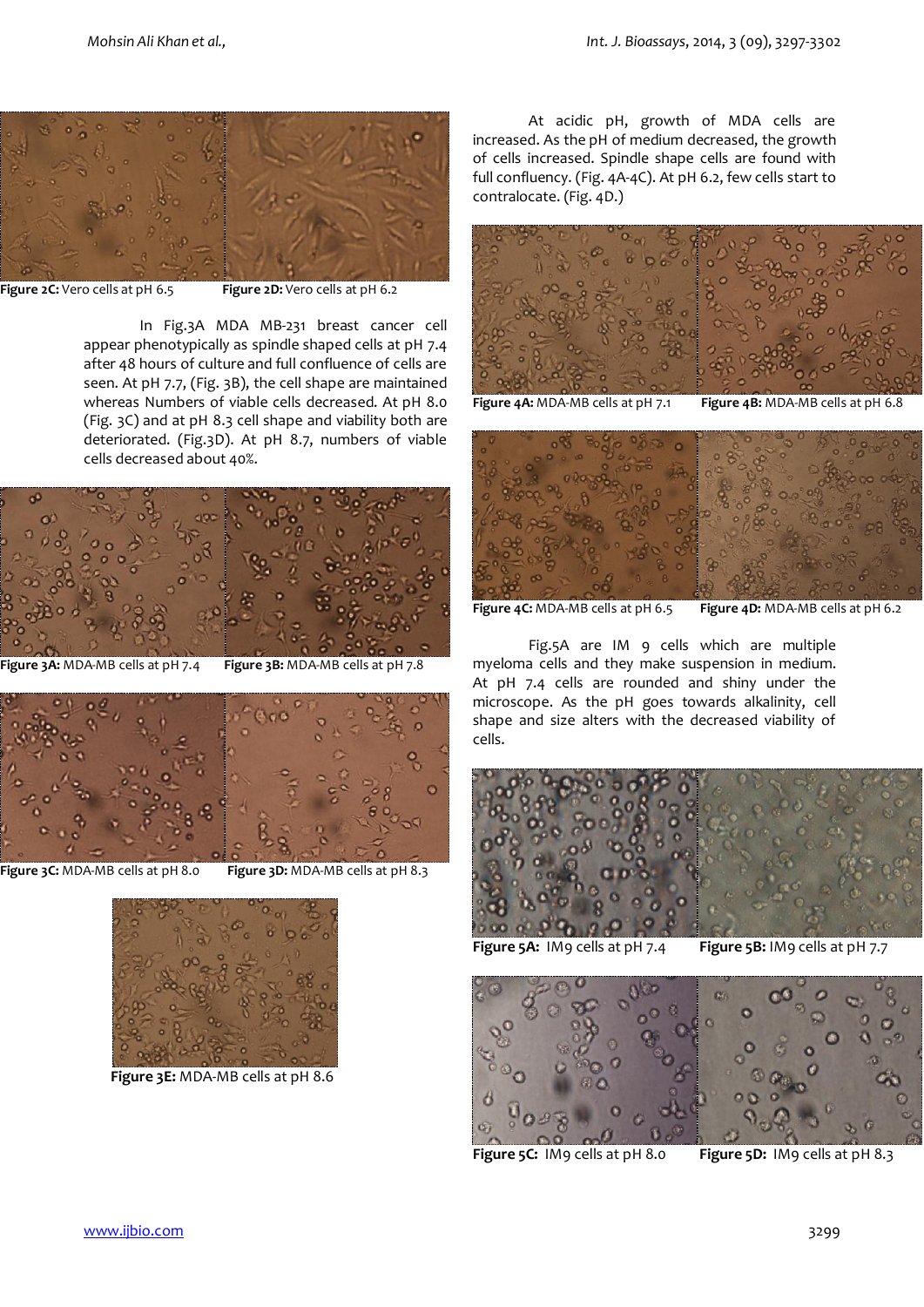

 **Figure 5E:** IM9 cells at pH 8.6

At pH 7.7, cell growth decreased and the clumping of cells are clearly seen. (Fig. 5B). At pH 8, further increment of cell death are found (Fig. 5C) whereas at pH 8.4, IM9 cell are not growing (Fig. 5D)



**Figure 6A:** IM9 cells at pH 7.1 **Figure 6B:** IM9 cells at pH 6.8

At pH 7.1, growth of IM9 cells are good. Shape and size are normal, cell numbers are almost same as at pH 7.4 (Fig. 6A). At pH 6.8, the growth of cells is increased. Shape and size are normal. Whereas numbers of live cells increased (Fig. 6B). At pH 6.5, cell are properly adhered to the flask. Number, shape and size are increased (Fig. 6C). At pH 6.2, contact inhibition start showing the decrement of cell size (Fig. 6D).



**Figure 6C:** IM9 cells at pH 6.5 **Figure 6D:** IM9 cells at pH 6.2

Table 1 shows that MDA are showing maximum cell death at pH 8.6 after 24 hours of culture as well as IM9 are showing maximum cell death at pH 8.0. Whereas in the normal cells i.e. vero cells are presenting cell death in both acidic and alkaline pH. Therefore, according to this study, different cells can show the variations in the pH at which they are showing maximum cell death.

#### **Table 1**

|                |     |                      | <b>VERO CELL LINE</b> |           |                         |                      | <b>MDA MB 231</b> |                  |                         |                      | <b>IMO CELL LINE</b> |           |                         |
|----------------|-----|----------------------|-----------------------|-----------|-------------------------|----------------------|-------------------|------------------|-------------------------|----------------------|----------------------|-----------|-------------------------|
| SR.<br>NO.     | PH  | Total no.<br>of cell | Live cell             | Dead Cell | $%$ of<br>Dead<br>cells | Total no.<br>of cell | Live cell         | <b>Dead Cell</b> | $%$ of<br>Dead<br>cells | Total no.<br>of cell | Live cell            | Dead Cell | $%$ of<br>Dead<br>cells |
|                | 6.2 | 1.0600000            | 8.630000              | 1.940000  | 18%                     | 2.7400000            | 2.5100000         | 2.340000         | 9%                      | 1.6200000            | 1.320000             | 0.30000   | 18%                     |
| $\overline{2}$ | 6.5 | 1.9900000            | 1.0300000             | 9.540000  | 48%                     | 2.3600000            | 2.2200000         | 1.480000         | 6%                      | 1.7000000            | 1.150000             | 5.500000  | 32%                     |
| 3              | 6.8 | 1.7200000            | 1.0100000             | 7.030000  | 41%                     | 2.8500000            | 2.7100000         | 1.380000         | 5%                      | 1.3000000            | 1.020000             | 2.800000  | 21%                     |
| 4              | 7.1 | 1.8000000            | 1.1400000             | 8.020000  | 40%                     | 8.630000             | 7.860000          | 0.760000         | 9%                      | 1.4500000            | 1.3000000            | 0.150000  | 10%                     |
| 5.             | 7.4 | 1.9600000            | 1.0800000             | 7.020000  | 39%                     | 2.4600000            | 2.1900000         | 2.760000         | 11%                     | 1.0200000            | 8.360000             | 7.340000  | 7%                      |
|                | 7.7 | 2.300000             | 1.300000              | 1.000000  | 43%                     | 1.0700000            | 9.860000          | 0.080000         | 11%                     | 1.0400000            | 9.370000             | 1.010000  | 10%                     |
| 8              | 8.0 | 2.410000             | 1.110000              | 1.000000  | 52%                     | 1.3100000            | 3.860000          | 0.092000         | 14%                     | 1.9800000            | 1.040000             | 0.940000  | 48%                     |
| 9              | 8.3 | 2.810000             | 1.330000              | 1.480000  | 47%                     | 1.0600000            | 1.810000          | 1.800000         | 16%                     | 1.6500000            | 1.180000             | 4.700000  | 29%                     |
| 10             | 8.6 | 1.430000             | 1.310000              | 0.210000  | 22%                     | 1.0200000            | 1.770000          | 1.920000         | 18%                     | 1.6900000            | 1.020000             | 4.90000   | 28%                     |

#### **Group Statistics:**  *Comparison of vero cell with MDA MB*  **T-Test (Unpaired)**

|                   | <b>GRP</b>        | N  | Mean   | <b>Std. Deviation</b> | <b>Std. Error Mean</b> |
|-------------------|-------------------|----|--------|-----------------------|------------------------|
| Total no. of cell | Vero Cell (exp1)  | 10 | 2.0330 | .59388                | .18780                 |
|                   | MDA MB 231 (exp2) | 10 | 5.3720 | 1.68578               | .53309                 |
| Live cell         | Vero Cell (exp1)  | 10 | 2.8210 | 3.34218               | 1.05689                |
|                   | MDA MB 231 (exp2) | 10 | 4.9230 | 1.69647               | .53647                 |
| Dead Cell         | Vero Cell (exp1)  | 10 | 6.9200 | 3.27102               | 1.03439                |
|                   | MDA MB 231 (exp2) | 10 | 3.5430 | 1.71562               | .54253                 |
| % of Dead cells   | Vero Cell (exp1)  | 10 | 34.70  | 8.667                 | 2.741                  |
|                   | MDA MB 231 (exp2) | 10 | 8.80   | 4.940                 | 1.562                  |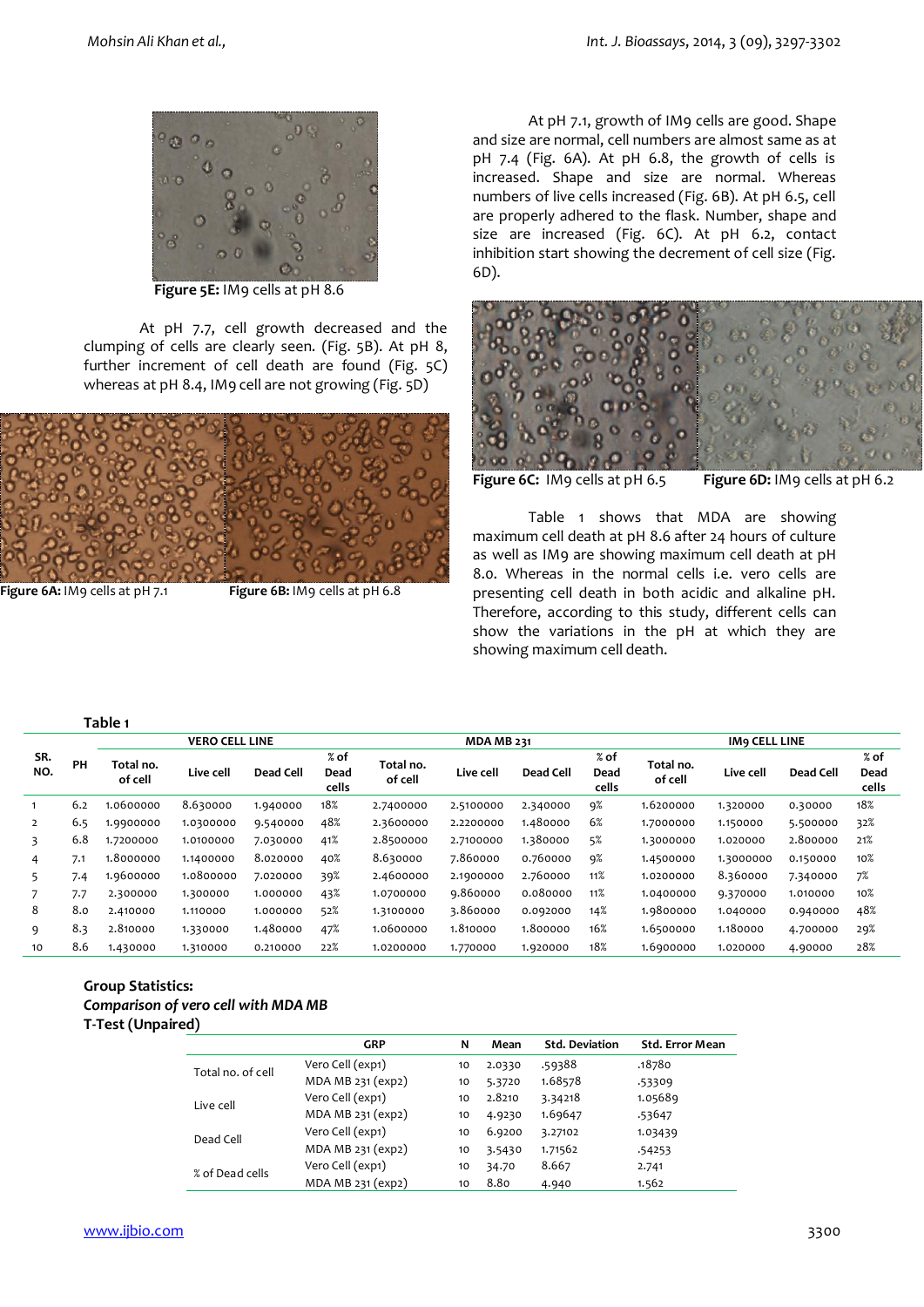#### **Independent Samples Test**

|                   |                         |          | df  |        | Mean<br><b>Difference</b> | Std. Error<br><b>Difference</b> | 95% Confidence Interval of the<br><b>Difference</b> |            |  |
|-------------------|-------------------------|----------|-----|--------|---------------------------|---------------------------------|-----------------------------------------------------|------------|--|
|                   |                         |          |     | value  |                           |                                 | Lower                                               | Upper      |  |
| Total no. of cell | Equal variances assumed | $-5.908$ | -18 | < .001 | $-3.3390$                 | .56520                          | $-4.52645$                                          | $-2.15155$ |  |
| Live cell         | Equal variances assumed | $-1.773$ | -18 | .093   | $-2.1020$                 | 1.18525                         | -4.59212                                            | .38812     |  |
| Dead Cell         | Equal variances assumed | 2.891    | 18  | .010   | 3.3770                    | 1.16803                         | .92306                                              | 5.83094    |  |
| % of Dead cells   | Equal variances assumed | 8.210    | 18  | < .001 | 25.90                     | 3.155                           | 19.272                                              | 32.528     |  |

## **DISCUSSION**

The enhancement of metabolism of glucose and poor perfusion transforms the external pH of solid tumors, which may lead towards acidic in nature. The instant work unfolds that, in a controlled Vero cell line, the effect of pH *in-vitro* is somewhat contraindicated with cancerous cell lines, i.e. MDA & IM9. Thus, at the basic as well as acidic pH, normal cultured cells line were not survived well. Conversely, in the cancerous cell lines, acidic pH increases the growth *in-vitro,*  whereas at basic pH, cancerous cells get destroyed about up to 18 to 42%. So by regulating the pH towards alkaline, growth of cancerous cell can be inhibited about 48% in IM 9 and 18% of MDA cells.

As a consequence elevated acid production, the extracellular  $pH$  ( $pH^{ex}$ ) of tumors is generally acidic<sup>13</sup>. Despite this, most in vitro experiments are still performed at the relatively alkaline  $pH<sup>ex</sup>$  of 7.4. This is significant, because slight changes in  $pH<sup>ex</sup>$  can have profound effects on cell phenotype. Yang J, Mani SA, Donaher JL, Observed in their study that culturing of melanoma cells at mild acidic pH 6.8 causes dramatic enhancement in both migration and invasion $14$ . The cells cultured at acidic pH were more aggressive than controlled cells. So this study discloses that culturing of melanoma cells at acidic pH are more invasive<sup>15</sup>.

As per findings made by Maithan A Khajal *et al.,* extracellular pH is an important factor controlling cell behavior, motility and matastasis<sup>16</sup>. Association of contralocation with activation of intracellular signaling molecules has been shown by several researchers<sup>17-18</sup>. It has been also investigated that the bicarbonate also increases the pH of tumor which inhibits the further metastasis in mouse model.

The pH induced contralocation involves an apparent shrinking of cells in to a more spherical shape with considerable ruffling of membrane and cells may revert completely to their original morphological upon return to pH 7.4<sup>19</sup>.

Whereas general consensus favors, an acidic tumor micro environment, due in large measure to the extrusion of accumulation of lactic acid and protons produced excessive glycolytic activity to be conducive to metastasis $20$ . This acidic environment encourages cell proliferation, metabolic adaptation and envasion

through various mechanisms such as enhanced activity of CDC  $42^{21}$  de novo assembly of actin filaments and various actin binding proteins $22$ .

In this study, we are reporting that alkaline pH induces marked morphological changes in cancerous cell *in-vitro*. This study is also demonstrated the change in viability of these cells at different pH. These observations may have important implication not only on the control of cancerous cells but also for the understanding the environment responsible for metastasis of cells.

It has also been shown that low pH in tumors can diminish the effectiveness of some chemotherapeutic drugs. So this study is conducted to determine the effect of extracellular alkaline pH can inhibit the cancerous cells growth *in-vitro.* In conclusion, we find that the normal cells growth is inhibited in acidic pH and *vice versa* in cancerous cells but the effect of pH varies for various cell to cell.

## **ACKNOWLEDGEMENTS**

The authors are thankful to Prof. Ajanta Roy, Head, Department of Biochemistry for permitting the experimental work in the Research laboratory. Special thanks are due to Prof.Farzana Mahdi, Director Academics, for her valuable suggestions.

## **REFERENCES**

- 1. Wike-Hooley JL, Hoveman J and Rein hold HS. The relevance of tumor pH to the treatment of malignant disease. Radiother oncol, 1991, 2, 343. 66.
- 2. Wike-Hooley, JL, Haveman J and Reinhold HS, The relevance of tumour pH to the treatment of malignant disease. Radiother Oncol, 1991, 2, 343–66.
- 3. Grifiths JR. Are cancer cells acidic? Br J Cancer, 1991 64,425–7.
- 4. Sevick EM and Jain RK. Blood flow and venous pH of tissue-isolated Walker 256 carcinoma during hyperglycemia. Cancer Res, 1988, 48, 1201–7.
- 5. Vaupel P, Kallinowski, F and Okunieff P, Blood flow, oxygen and nutrient supply, and metabolic microenvironment. Cancer Res, 1989, 49, 6449–65.